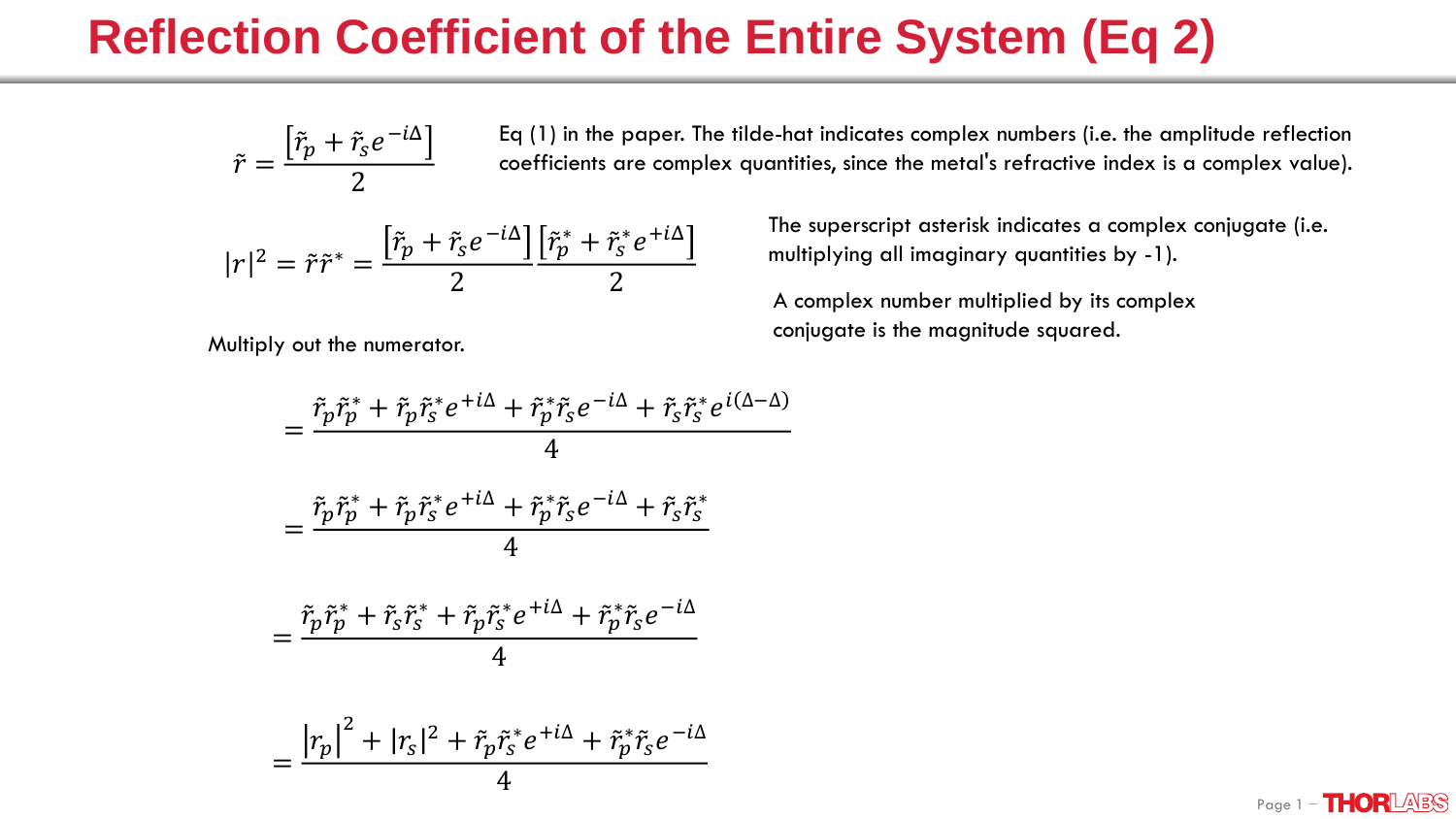$$
|r|^2 = \tilde{r}\tilde{r}^* = \frac{|r_p|^2 + |r_s|^2 + \tilde{r}_p \tilde{r}_s^* e^{+i\Delta} + \tilde{r}_p^* \tilde{r}_s e^{-i\Delta}}{4}
$$
  
\n
$$
\tilde{r}_p = r_{p\_real} + ir_{p\_imag} = r_p e^{+i\phi_p}
$$
  
\n
$$
\tilde{r}_s^* = r_{p\_real} - ir_{p\_imag} = r_p e^{-i\phi_p}
$$
  
\n
$$
\tilde{r}_s = r_{s\_real} + ir_{s\_imag} = r_s e^{+i\phi_s}
$$
  
\n
$$
\tilde{r}_s^* = r_{s\_real} - ir_{s\_imag} = r_s e^{-i\phi_s}
$$
  
\n
$$
\tilde{r}_s^* = r_{s\_real} - ir_{s\_imag} = r_s e^{-i\phi_s}
$$
  
\n
$$
\varphi = \tan^{-1} \frac{1}{2} \pi \tilde{r}_s
$$
  
\n
$$
\tilde{r}_s = \frac{1}{2} \pi \tilde{r}_s
$$
  
\n
$$
\tilde{r}_s = \frac{1}{2} \pi \tilde{r}_s
$$
  
\n
$$
\tilde{r}_s = \frac{1}{2} \pi \tilde{r}_s
$$
  
\n
$$
\tilde{r}_s = \frac{1}{2} \pi \tilde{r}_s
$$
  
\n
$$
\tilde{r}_s = \frac{1}{2} \pi \tilde{r}_s
$$
  
\n
$$
\tilde{r}_s = \frac{1}{2} \pi \tilde{r}_s
$$
  
\n
$$
\tilde{r}_s = \frac{1}{2} \pi \tilde{r}_s
$$
  
\n
$$
\tilde{r}_s = \frac{1}{2} \pi \tilde{r}_s
$$
  
\n
$$
\tilde{r}_s = \frac{1}{2} \pi \tilde{r}_s
$$
  
\n
$$
\tilde{r}_s = \frac{1}{2} \pi \tilde{r}_s
$$
  
\n
$$
\tilde{r}_s = \frac{1}{2} \pi \tilde{r}_s
$$
  
\n
$$
\tilde{r}_s = \frac{1}{2} \pi \tilde{r}_s
$$
  
\n $$ 

Substitute the magnitude-phase representations of the complex amplitude reflection coefficients into the equation at the top of this slide.

$$
|r|^2 = \tilde{r}\tilde{r}^* = \frac{|r_p|^2 + |r_s|^2 + r_p e^{+i\phi_p} r_s e^{-i\phi_s} e^{+i\Delta} + r_p e^{-i\phi_p} r_s e^{+i\phi_s} e^{-i\Delta}}{4}
$$

$$
|r|^2 = \tilde{r}\tilde{r}^* = \frac{|r_p|^2 + |r_s|^2 + r_p r_s e^{+i(\phi_p - \phi_s + \Delta)} + r_p r_s e^{-i(\phi_p - \phi_s + \Delta)}}
$$



$$
r = \sqrt{r_{real}^2 + r_{imag}^2}
$$

$$
\phi = \tan^{-1}\left(\frac{r_{imag}}{r_{real}}\right)
$$

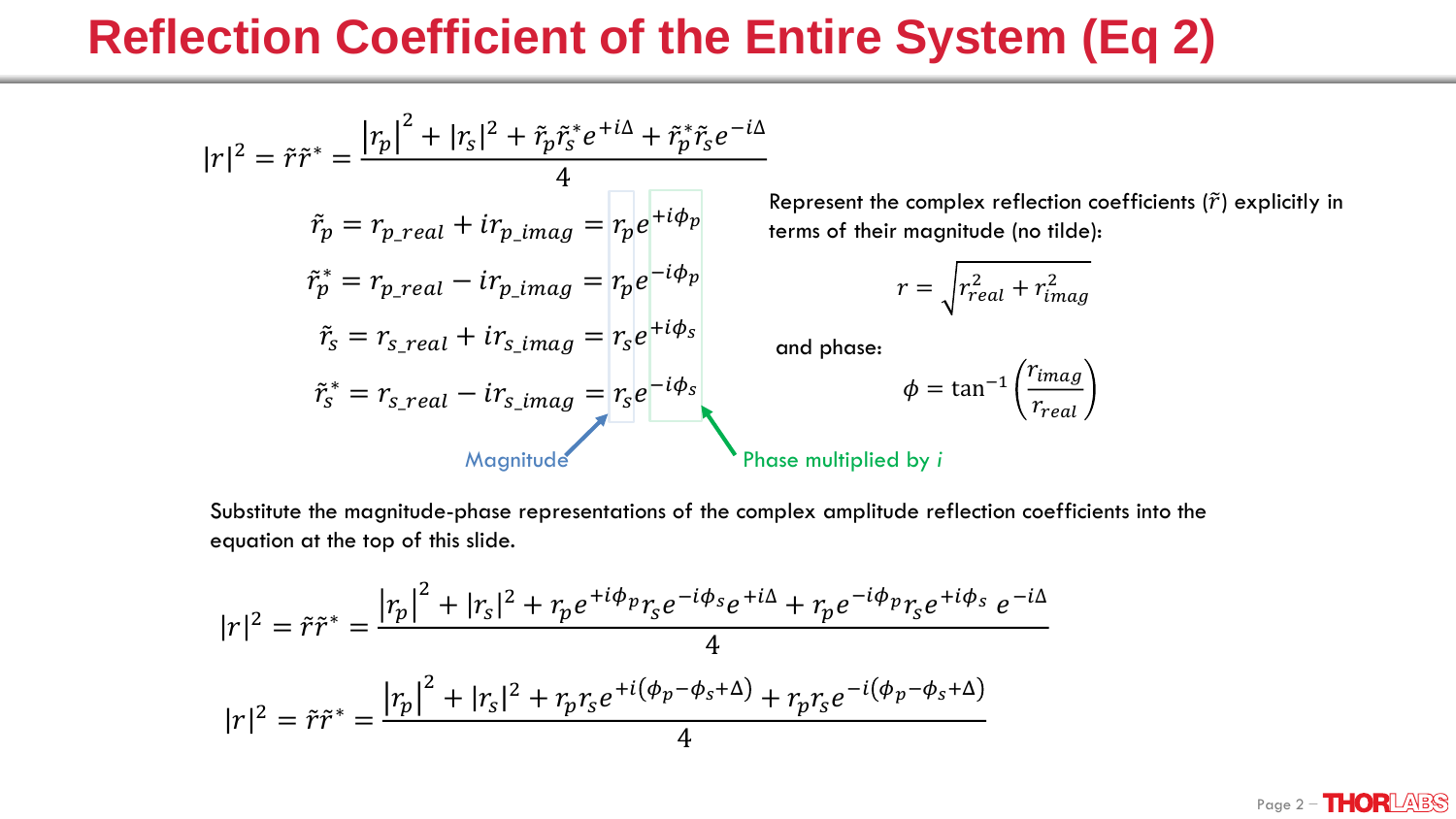$$
|r|^2 = \tilde{r}\tilde{r}^* = \frac{|r_p|^2 + |r_s|^2 + r_p r_s e^{+i(\phi_p - \phi_s + \Delta)} + r_p r_s e^{+i(\phi_p - \phi_s + \Delta)}}{4}
$$

The last two terms in the numerator are the same, except for the sign on the exponential.

Use the Euler equation (trig identity):

$$
\cos \theta = \frac{e^{ix} + e^{-ix}}{2} \text{ where } x = \phi_p - \phi_s + \Delta
$$

to obtain:

$$
|r|^2 = \tilde{r}\tilde{r}^* = \frac{|r_p|^2 + |r_s|^2 + 2r_p r_s \cos(\phi_p - \phi_s + \Delta)}{4}
$$

Define 
$$
\phi = \phi_p - \phi_s
$$

$$
|r|^2 = \tilde{r}\tilde{r}^* = \frac{|r_p|^2 + |r_s|^2 + 2r_p r_s \cos(\phi + \Delta)}{4}
$$